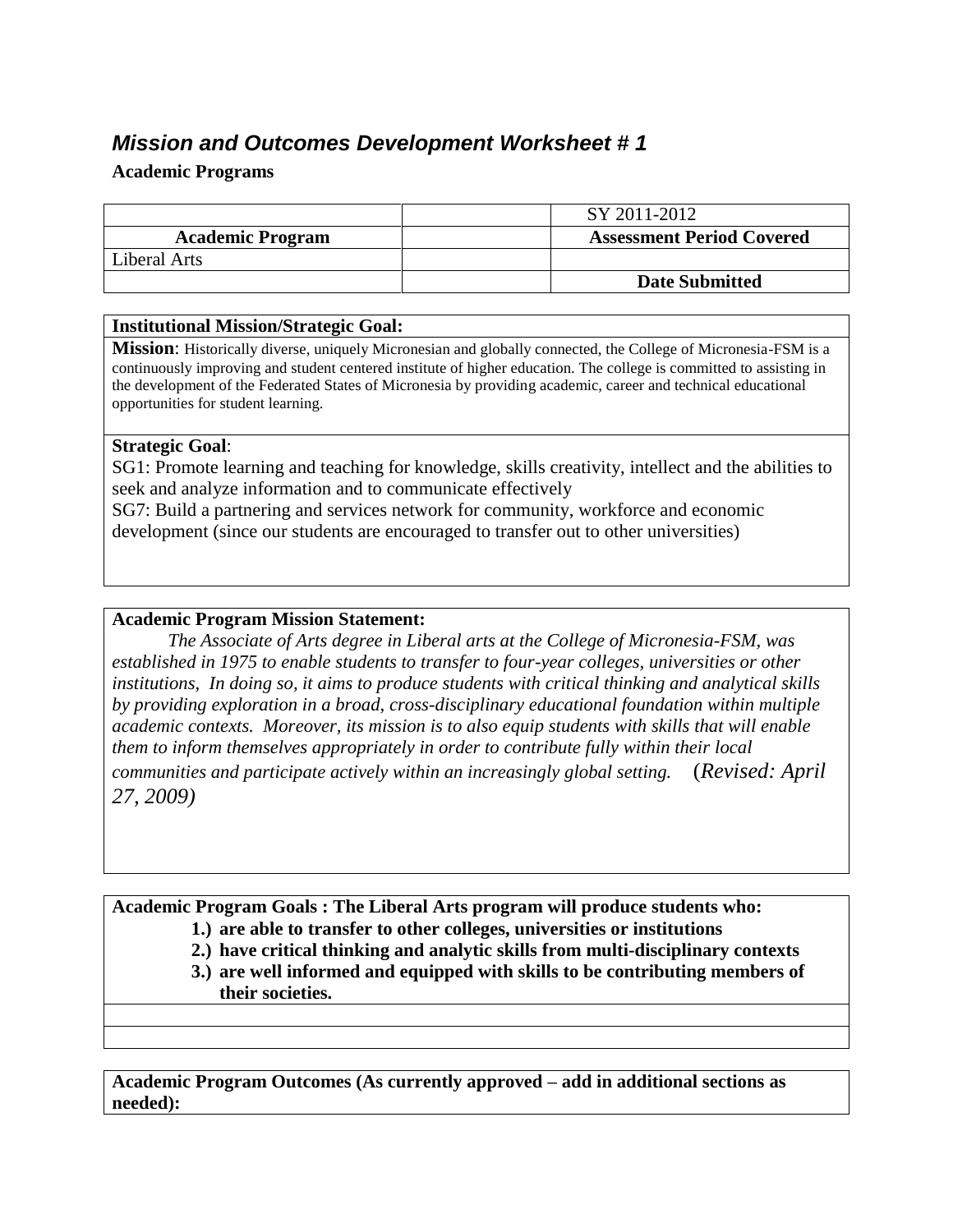**Outcome 1**: Enrich and deepen self-knowledge by exploring different academic experiences

**Outcome 2:** Articulate and understand their experiences through effective writing, reading, speaking and various modes of artistic expression

**Outcome 3**: Demonstrate fundamental knowledge and basic skills appropriate to their personal and professional goals in their chosen area of specialization

#### **Outcome 4**:

#### **Program Review Improvement Outcome:**

To better improve assessment of our program, we need to collect assessment data from all of the LA classes in order to establish some base-line data from which we can evaluate/compare our students' performance. We have done assessment on the writing of students in the English courses yet none has been done in the psychology course, sociology course and the Health science courses which are all core requirements in the Liberal Arts program.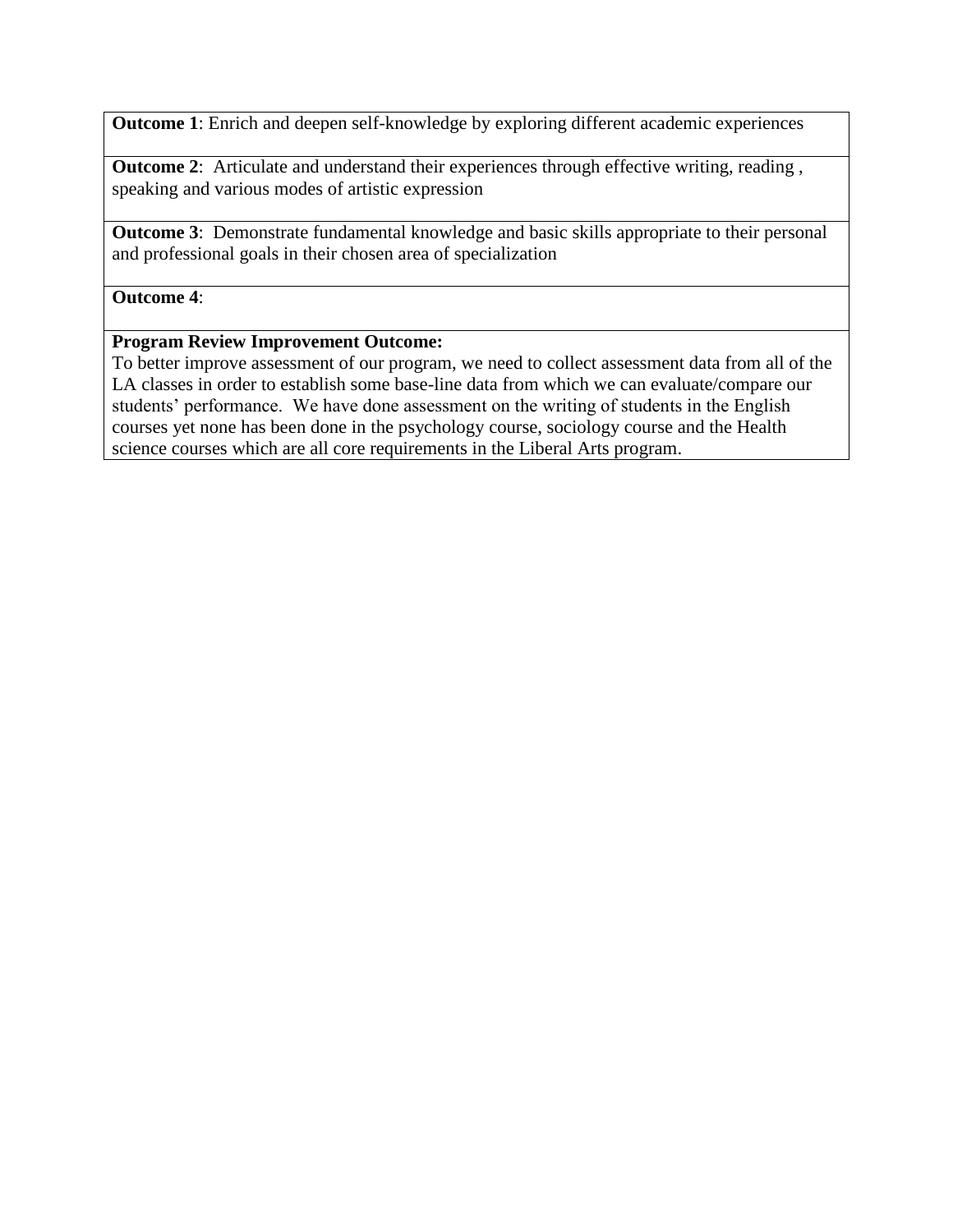# *Assessment Plan Worksheet # 2*

### **Academic Programs**

| Liberal Arts Program        | SY 2011-2012                     |
|-----------------------------|----------------------------------|
| <b>Academic Program</b>     | <b>Assessment Period Covered</b> |
| <b>Formative Assessment</b> | Oct. 2011-Oct. 2012              |
| X ) Summative Assessment    | <b>Date Submitted</b>            |

### **Institutional Mission/Strategic Goal:**

**Mission**: Historically diverse, uniquely Micronesian and globally connected, the College of Micronesia-FSM is a continuously improving and student centered institute of higher education. The college is committed to assisting in the development of the Federated States of Micronesia by providing academic, career and technical educational opportunities for student learning.

**Strategic Goal (***which strategic goal(s) most support the services being provided***)**:

SG1: Promote learning and teaching for knowledge, skills creativity, intellect and the abilities to seek and analyze information and to communicate effectively

SG7: Build a partnering and services network for community, workforce and economic development.

### **Academic Program Mission Statement :**

*The Associate of Arts degree in Liberal arts at the College of Micronesia-FSM, was established in 1975 to enable students to transfer to four-year colleges, universities or other institutions, In doing so, it aims to produce students with critical thinking and analytical skills by providing exploration in a broad, cross-disciplinary educational foundation within multiple academic contexts. Moreover, its mission is to also equip students with skills that will enable them to inform themselves appropriately in order to contribute fully within their local communities and participate actively within an increasingly global setting.* (*Revised: April 27, 2009)*

**Academic Program Goals :** 

**The Liberal Arts program will produce students who:** 

**1.)are able to transfer to other colleges, universities or institutions**

**2.) have critical thinking and analytic skills from multi-disciplinary contexts**

**3.)are well informed and equipped with skills to be contributing members of their societies.**

### **Academic Program Outcomes:**

**Outcome 1**: Enrich and deepen self-knowledge by exploring different academic experiences

**Outcome 2:** Articulate and understand their experiences through effective writing, reading, speaking and various modes of artistic expression

**Outcome 3**: Demonstrate fundamental knowledge and basic skills appropriate to their personal and professional goals in their chosen area of specialization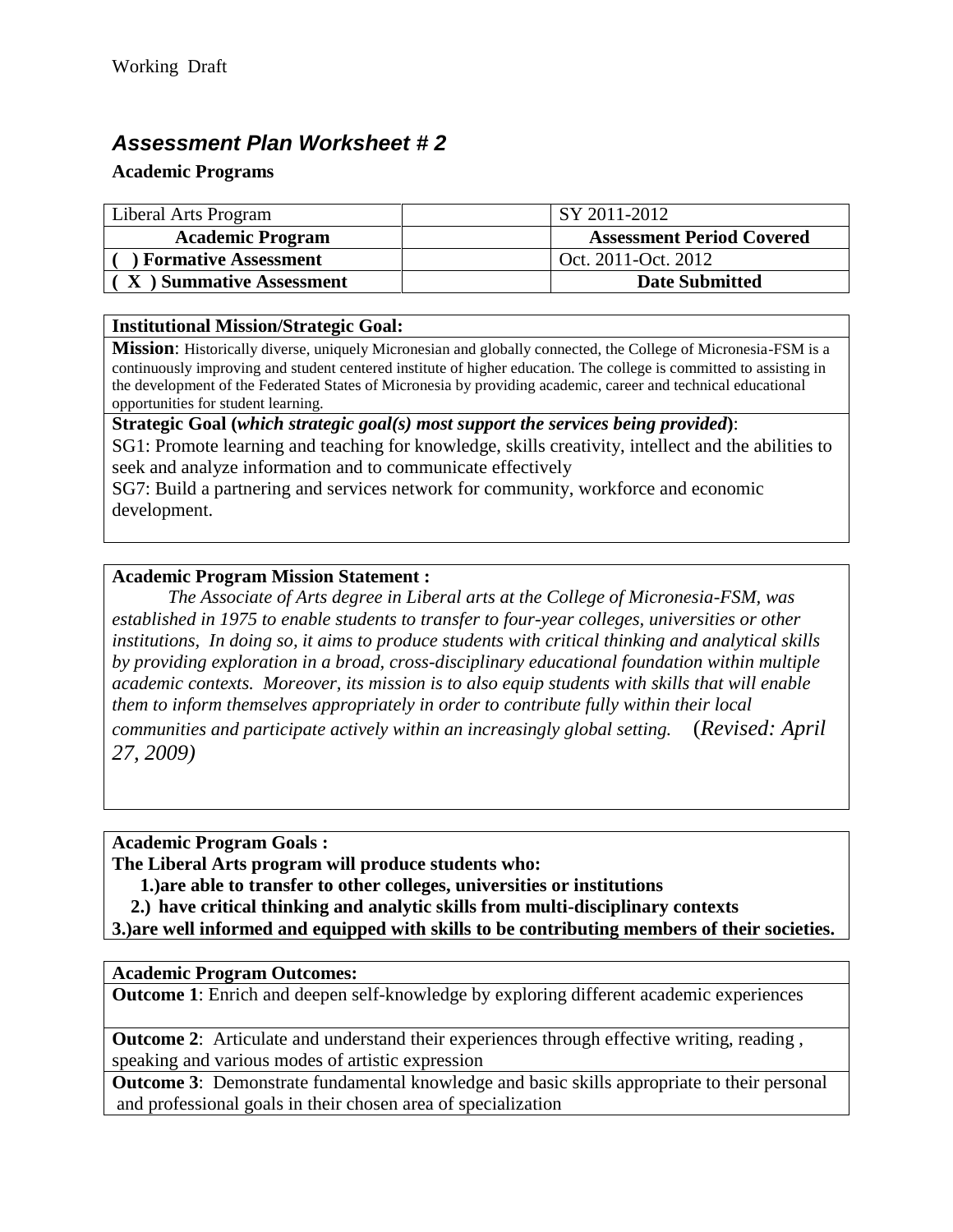This year the Languages and Literature division along with Social Sciences and Health Science faculty, will be assessing how well students are able to demonstrate OUTCOME #1 which is: "Enrich and deepen self-knowledge by exploring different academic experiences" and OUTCOME #2 which is to "articulate an understand their experiences through effective This outcome was assessed in the 2010-2011 SY however, only upper level English courses were assessed. Thus this year, we will expand our assessment to include the other required courses within the Liberal Arts program, namely psychology, sociology and health science.

| <b>Evaluation questions</b>            | Data sources             | <b>Sampling</b> | <b>Analysis</b>     |
|----------------------------------------|--------------------------|-----------------|---------------------|
| Are students' self knowledge           | A reading selection      | All of the      | A scoring           |
| enriched and deepened through their    | consisting of content-   | students in     | rubric will be      |
| experience in a social/natural science | specific information     | the             | developed in        |
| course (sociology, psychology and      | from the psychology,     | psychology,     | collaboration       |
| Health Science--three required classes | sociology and Health     | Sociology       | with the social     |
| in the LA major)?                      | Science courses will     | and Health      | science/science     |
|                                        | be given to students in  | Science         | teachers to         |
|                                        | the psychology,          | courses that    | assess the          |
|                                        | sociology and the        | are offered     | depth and           |
|                                        | Health science courses   | in the Fall     | enrichment of       |
|                                        | during the Fall 2011     | 2011 and        | knowledge           |
|                                        | and Spring 2012          | Spring 2012     | gained from         |
|                                        | semesters. With the      | semesters.      | experience in       |
|                                        | reading will be a series |                 | these classes.      |
|                                        | of questions designed    |                 | The current         |
|                                        | to assess their          |                 | <b>COMET</b> rubric |
|                                        | understanding and        |                 | will be             |
|                                        | ability to articulate    |                 | modified so as      |
|                                        | their understanding of   |                 | to enable           |
|                                        | the content in writing.  |                 | appropriate         |
|                                        |                          |                 | assessment of       |
|                                        |                          |                 | each of these       |
|                                        |                          |                 | classes.            |
|                                        |                          |                 |                     |
|                                        |                          |                 |                     |
|                                        |                          |                 |                     |
|                                        |                          |                 |                     |
|                                        |                          |                 |                     |
|                                        |                          |                 |                     |

## **Timeline**

| <b>Activity</b> | Who is              | <b>Date</b> |
|-----------------|---------------------|-------------|
|                 | <b>Responsible?</b> |             |
|                 |                     |             |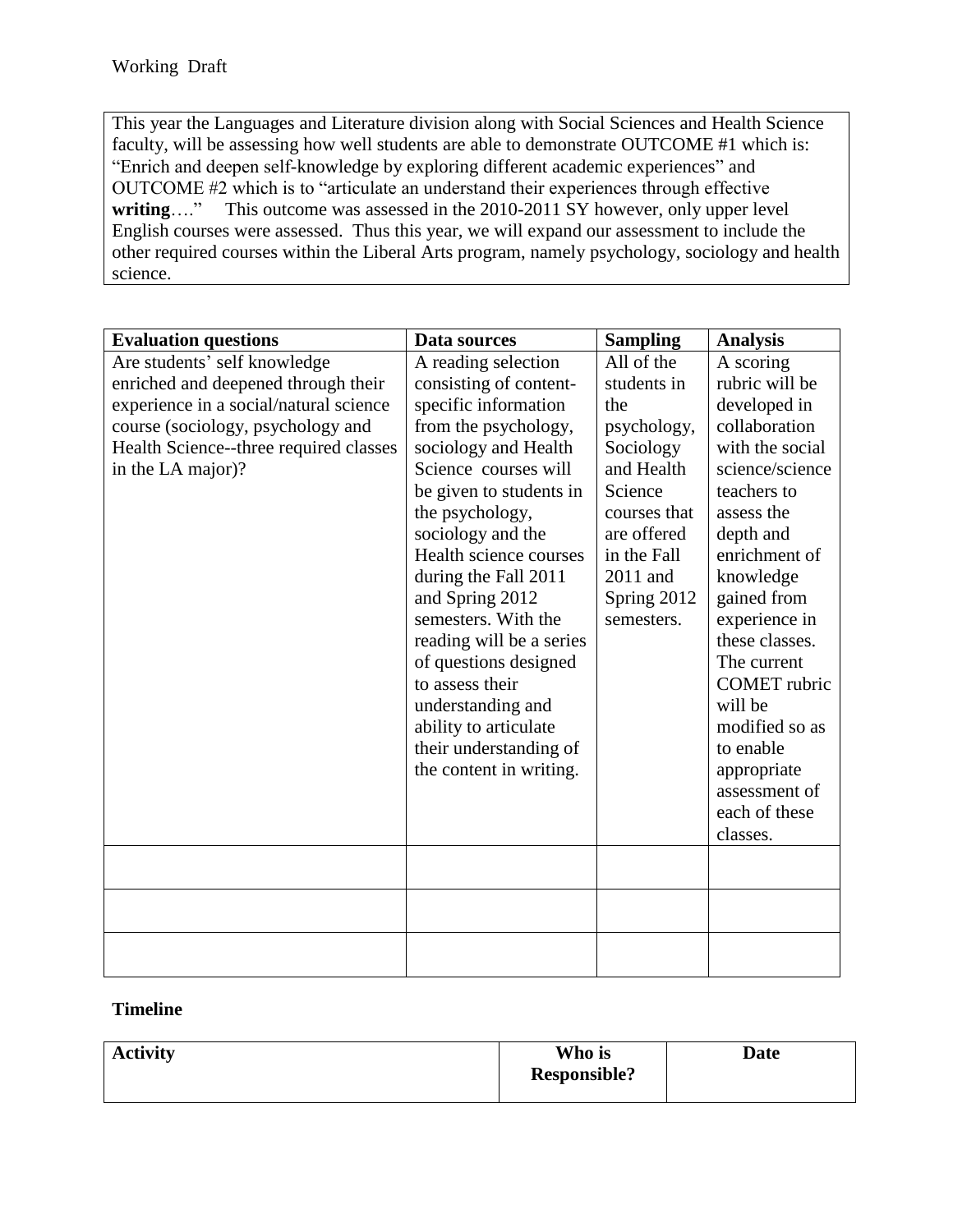| Distribution and administering of the assessment<br>tool to students | Social Science and<br>Health science<br>instructors                                                     | Should start in the Fall<br>semester and continue<br>in the Spring semester.<br>This is a summative<br>assessment for each<br>semester.                                                                          |
|----------------------------------------------------------------------|---------------------------------------------------------------------------------------------------------|------------------------------------------------------------------------------------------------------------------------------------------------------------------------------------------------------------------|
| Preparation of assessment rubric                                     | Social<br>science/Health<br>science instructors<br>with assistance<br>from the Lang/Lit<br>division.    | Should be completed<br>before the end of<br>Spring 2012 as final<br>scoring and evaluation<br>of writing will be done<br>prior to summer term.                                                                   |
| <b>Evaluation of Data</b>                                            | Social science,<br>Health science<br>instructors along<br>with other Lang/Lit<br>division members.      | Should be most likely<br>done prior to the<br>beginning of summer<br>of 2012 so that data<br>may be used for<br>improvement plans of<br>the program and<br>eventually used in the<br>program review for<br>2013. |
| Writing of Program Evaluation Report                                 | Speech and<br>Psychology<br>instructors with<br>assistance from<br>Languages and<br>Literature faculty. | Before the end of<br>summer 2012 for<br>submission to CAC<br>committee for<br>feedback and<br>approval.                                                                                                          |

## **Comments**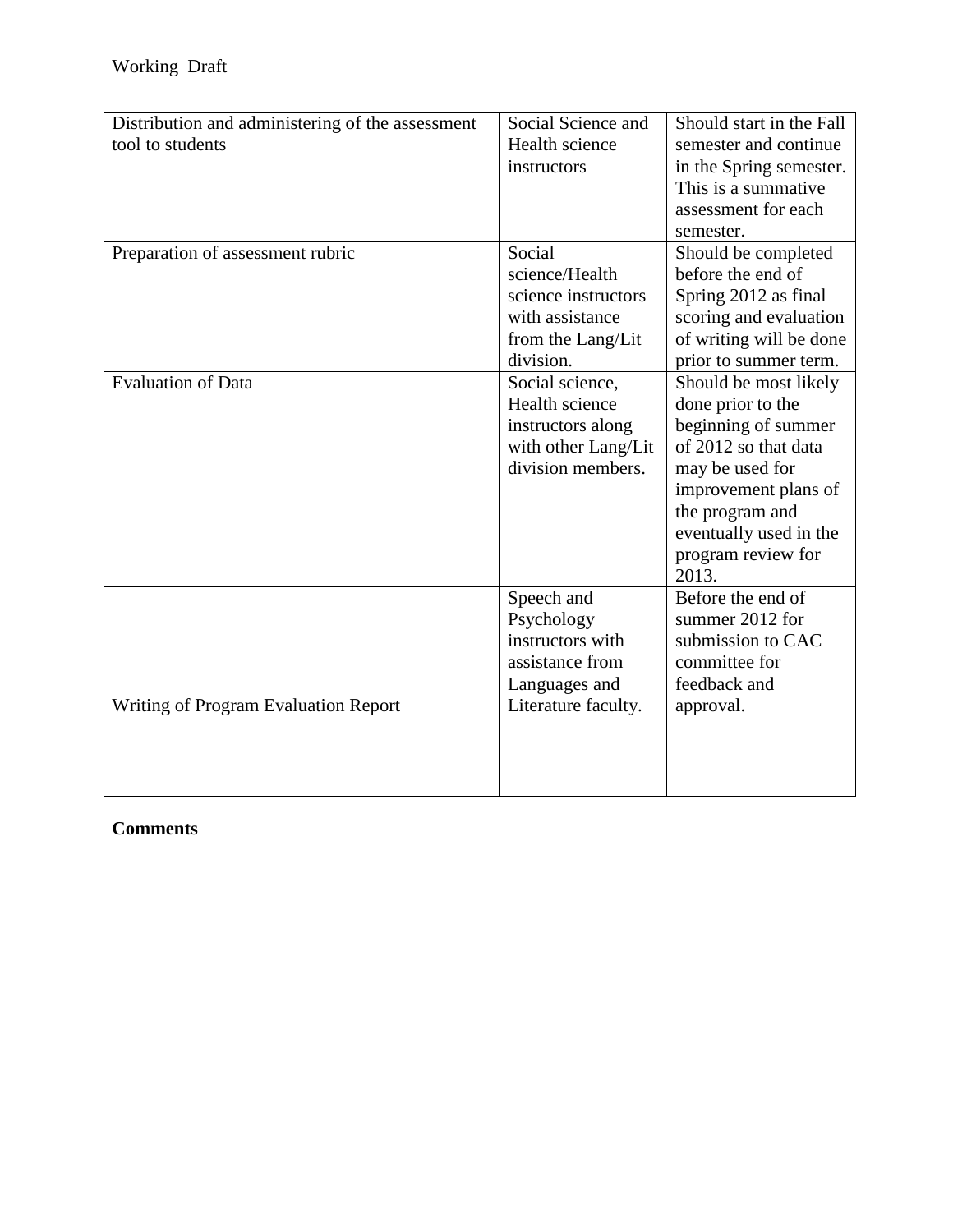# *Assessment Report Worksheet #3*

Academic Programs

| Liberal Arts                | Fall 2011-Summer 2012            |
|-----------------------------|----------------------------------|
| <b>Academic Program</b>     | <b>Assessment Period Covered</b> |
| <b>Formative Assessment</b> | 2011<br>October                  |
| (X) Summative Assessment    | <b>Date Submitted</b>            |

**Academic Evaluation Question (Use a different form for each evaluation question):** Are students able to articulate and understand their experiences through effective speaking?

#### **First Means of Assessment for Evaluation Question Identified Above (from your approved assessment plan):**

*1a. Means of Unit Assessment & Criteria for Success*:

*1a. Summary of Assessment Data Collected:*

*1a: Use of Results to Improve the Program:*

#### **Second Means of Assessment for Evaluation Question Identified Above (from your approved assessment plan):**

*1b. Means of Unit Assessment & Criteria for Success*:

*1b. Summary of Assessment Data Collected:*

*1b: Use of Results to Improve the Program:*

#### **Third Means of Assessment for Evaluation Question Identified Above (from your approved assessment plan):**

*1c. Means of Unit Assessment & Criteria for Success*:

*1c. Summary of Assessment Data Collected:*